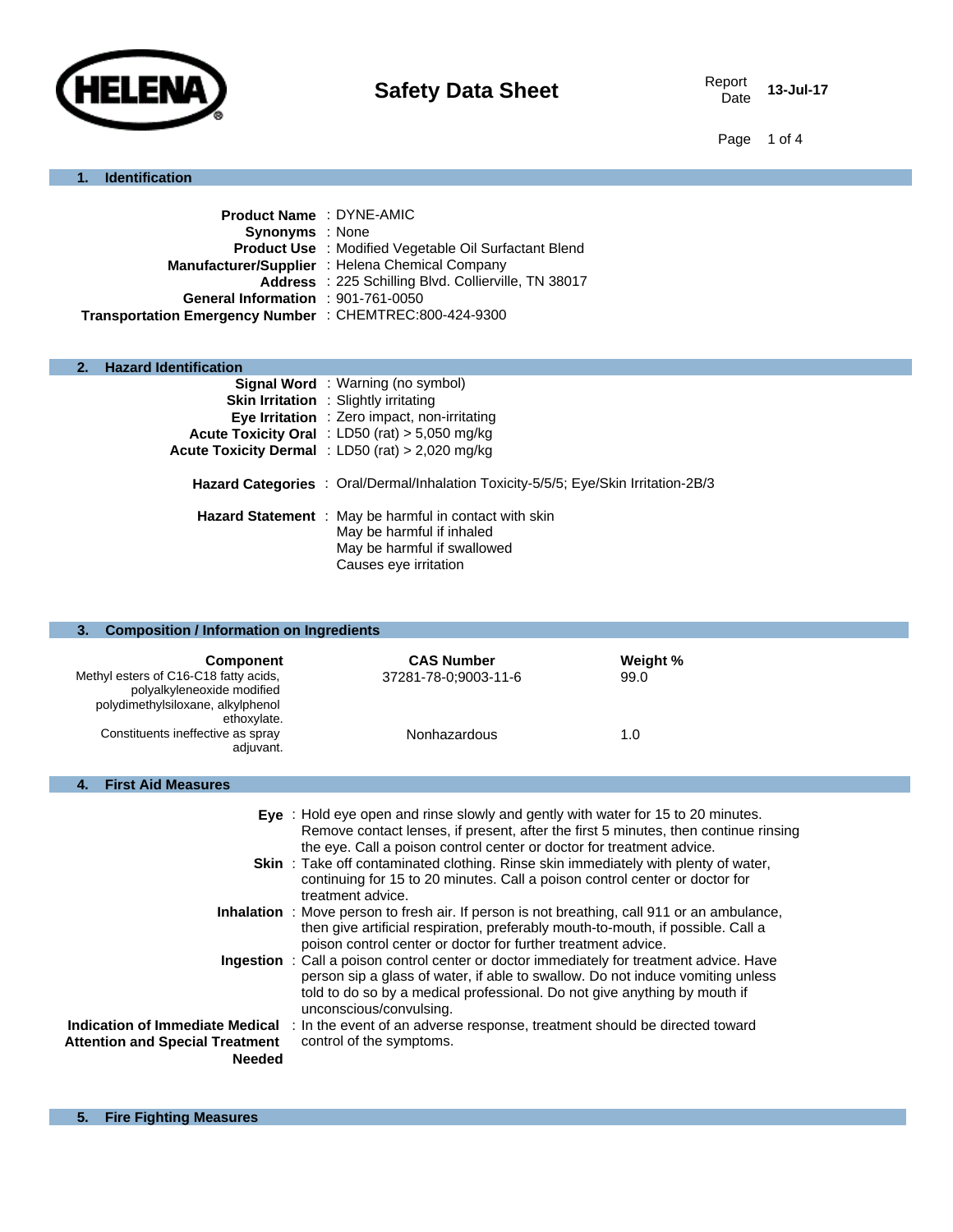

**Safety Data Sheet** Report Report Date

Date **13-Jul-17**

Page 2 of 4

|                 | <b>Extinguishing Media</b> : Use alcohol foam, dry chemical and carbon dioxide extinguishing systems.<br>Water spray may be ineffective.                                     |
|-----------------|------------------------------------------------------------------------------------------------------------------------------------------------------------------------------|
| <b>Chemical</b> | Specific Hazards Arising from the : Water may be ineffective but should be used to cool fire-exposed containers.                                                             |
|                 | <b>Special Fire Fight Proc</b> : Wear positive-pressure self-contained breathing apparatus and full protective<br>clothing. Stay upwind and fight fire from a safe distance. |

| <b>Accidental Release Measures</b> |                                                                                                                                                                         |
|------------------------------------|-------------------------------------------------------------------------------------------------------------------------------------------------------------------------|
| <b>Personal Precautions</b>        | : Wear appropriate protective equipment. Keep unprotected and unnecessary<br>personnel out of the area.                                                                 |
| <b>Protective Equipment</b>        | : Eyewash station, splashproof goggles, impervious apron and footwear.<br>NIOSH-approved respirator with organic vapor cartridge if vapor/mist is present.              |
| <b>Emergency Procedures</b>        | : Do not contaminate water supplies, lakes, streams or ponds with spilled product.                                                                                      |
| <b>Methods and Materials for</b>   | : Dike and absorb spill with an inert material such as clay, sand or sawdust.                                                                                           |
| <b>Containment and Cleanup</b>     | Transfer to suitable chemical disposal containers. Flush spill area with water,<br>absorb and then place in same containers with other material for proper<br>disposal. |

| <b>Handling and Storage</b> |                                                                                                                                                                                                                                                         |
|-----------------------------|---------------------------------------------------------------------------------------------------------------------------------------------------------------------------------------------------------------------------------------------------------|
|                             | <b>Precautions for Safe Handling</b> : Keep out of reach of children. Do not store with food, feed or other material to                                                                                                                                 |
|                             | be used or consumed by humans or animals. Do not contaminate water<br>supplies, lakes, streams or ponds.                                                                                                                                                |
|                             | Conditions for Safe Storage : Store in original container only. Keep container tightly closed. Do not allow water<br>to be introduced into the contents of this container. Do not store near heat or<br>open flame. Do not store with oxidizing agents. |
|                             |                                                                                                                                                                                                                                                         |

# **8. Exposure Controls / Personal Protection**

| <b>TLV/PEL</b> : Not established                                                                                     |
|----------------------------------------------------------------------------------------------------------------------|
| Appropriate Engineering Controls : Mechanical ventilation recommended if vapor/mist present.                         |
| <b>Personal Protective Equipment</b> : Wear chemical-resistant gloves, long-sleeved shirt and long pants, shoes plus |
| socks.                                                                                                               |

# **9. Physical and Chemical Properties**

|                                                                                | <b>Odor/Appearance</b> : Light amber liquid with mild odor.    |
|--------------------------------------------------------------------------------|----------------------------------------------------------------|
|                                                                                | Flash Point, <sup>o</sup> F : >250 Degrees F.                  |
|                                                                                | Boiling Point, <sup>o</sup> F : >300 Degrees F.                |
| Melting Point(Freezing point), <sup>o</sup> C : No information found           |                                                                |
| Vapor Pressure, mm Hg @ 20 °C : No information found                           |                                                                |
|                                                                                | Vapor Density : No information found                           |
| <b>Solubility in Water : Soluble</b>                                           |                                                                |
|                                                                                | <b>Molecular Formula</b> : Not applicable, formulated mixture. |
| Density, g/mL @ 25 °C : 0.900-0.930                                            |                                                                |
| <b>Evaporation Rate(Butyl Acetate = <math>\therefore</math> Not applicable</b> |                                                                |
| 1)                                                                             |                                                                |
| <b>Octanol/Water Partition : No information found</b>                          |                                                                |
| <b>Coefficient</b>                                                             |                                                                |
|                                                                                | $pH$ : Not applicable; non-aqueous                             |
| <b>Flammable Limits (approximate</b>                                           | : No information found                                         |
| volume % in air)                                                               |                                                                |
| Auto-ignition Temperature : >750 Degrees F.                                    |                                                                |
|                                                                                |                                                                |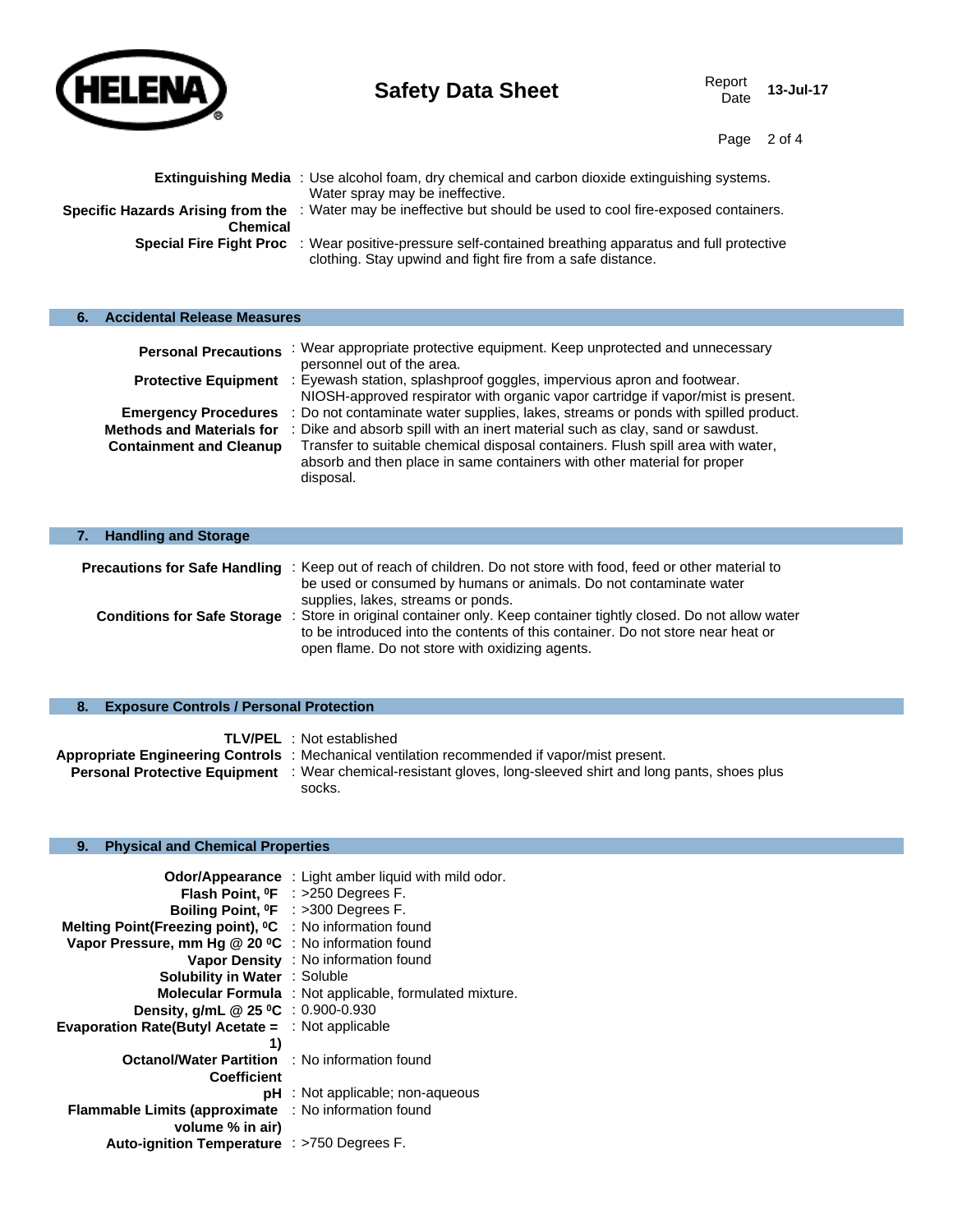

**Decomposition temperature** : No information found

#### **10. Stability and Reactivity**

|                                          | <b>Reactivity</b> : No information found                                                               |
|------------------------------------------|--------------------------------------------------------------------------------------------------------|
| <b>Chemical Stability : Stable</b>       |                                                                                                        |
|                                          | <b>Hazardous Decomposition</b> : May produce carbon dioxide and carbon monoxide under fire conditions. |
| <b>Products</b>                          |                                                                                                        |
| Hazardous Polymerization: Will not occur |                                                                                                        |
|                                          | <b>Conditions to Avoid</b> : Avoid contact with strong oxidizing agents. Keep from heat or open flame. |
|                                          | <b>Incompatible Materials</b> : Avoid contact with strong oxidizing agents.                            |

# **11. Toxicological Information**

|                                                  | Acute Toxicity (Oral LD50) : >5,050 mg/kg (rat). May be harmful if swallowed.                            |
|--------------------------------------------------|----------------------------------------------------------------------------------------------------------|
|                                                  | Acute Toxicity (Dermal LD50) : >2,020 mg/kg (rat). May be harmful in contact with skin.                  |
|                                                  | Acute Toxicity Inhalation LC50 : >5.07 mg/L. May be harmful if inhaled.                                  |
| <b>Likely Routes of Exposure</b> : Skin and eyes |                                                                                                          |
|                                                  | <b>Skin Irritation</b> : Slightly irritating. Not classified as hazardous under 29 CFR 1910.1200 (2012). |
|                                                  | Eye Irritation : Zero impact (non-irritating). Causes eye irritation.                                    |
|                                                  | <b>Skin Sensitization</b> : Not listed as a skin sensitizer                                              |
|                                                  | <b>Carcinogenic</b> : Not listed by IARC, NTP or OSHA.                                                   |
|                                                  | <b>Chronic Effects</b> : No information found                                                            |
|                                                  | Other Hazards : CA Prop 65: This product contains a chemical or chemicals known to the state             |
|                                                  | of California to cause cancer or birth defects or other reproductive harm.                               |

| 12. Ecological Information                              |                                                                                            |
|---------------------------------------------------------|--------------------------------------------------------------------------------------------|
|                                                         |                                                                                            |
|                                                         | <b>Ecotoxicity</b> : No information found                                                  |
| Persistence and Degradability : No information found    |                                                                                            |
| <b>Bioaccumulative Potential</b> : No information found |                                                                                            |
|                                                         | <b>Mobility in Soil</b> : No information found                                             |
|                                                         | <b>Other Adverse Effects</b> : Do not contaminate water supplies, lakes, streams or ponds. |
|                                                         |                                                                                            |

#### **13. Disposal Considerations**

| <b>Waste Disposal Method</b> | : This material must be disposed of according to Federal, State or Local |
|------------------------------|--------------------------------------------------------------------------|
|                              | procedures under the Resource Conservation and Recovery Act.             |

#### **14. Transport Information**

|                                             | <b>UN Proper Shipping Name: Not regulated by DOT, IATA or IMDG.</b>                                         |
|---------------------------------------------|-------------------------------------------------------------------------------------------------------------|
| Transport Hazard Class: None                |                                                                                                             |
| <b>UN Identification Number : None</b>      |                                                                                                             |
| <b>Packaging Group</b> : None               |                                                                                                             |
| Environmental Hazards : None noted          |                                                                                                             |
|                                             | <b>Transport in Bulk</b> : No information found                                                             |
| <b>Special Precautions for : None noted</b> |                                                                                                             |
| <b>Transportation</b>                       |                                                                                                             |
|                                             | <b>Freight Classification</b> : Adhesives, Adjuvants, Spreaders or Stickers, N.O.I. (NMFC Item 42652, Class |
|                                             | 60)                                                                                                         |